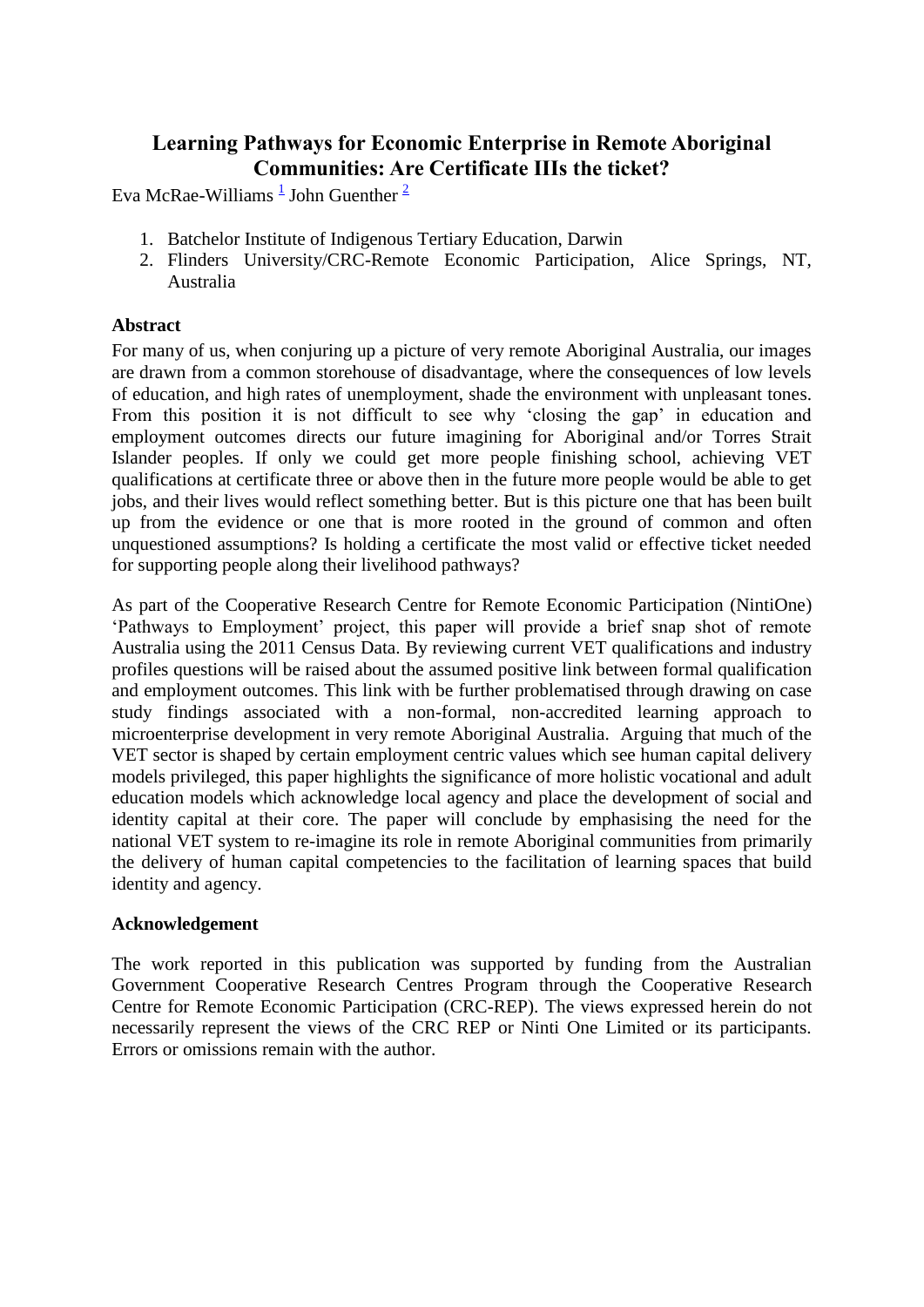#### **Introduction**

It is a well-entrenched belief that engagement in the economy is a good thing. Engineering and supporting pathways into employment for remote Aboriginal people is seen as the key response to addressing not only financial inequity but also improving indicators of individual and community wellbeing. The responsibility for engineering and supporting pathways into employment has been firmly positioned within the Vocational Education and Training sector.

There has been a steady stream of research that has aimed to identify components of VET training delivery which inhibit or facilitate successful employment outcomes for remote Aboriginal peoples (for example Guenther, 2013; Guenther & Boyle, 2013). One key proposition in this research has been that training development, implementation and delivery has often been, hard to access, inappropriate and with limited connection to the local context in which it is delivered (ALA 2004; Miller 2005). Entrenched in public policy, industry and academic discourse is a key catch phrase, "training for trainings sake", a phrase used to capture the perceived lack of connection between education/training and employment. Reflecting established Vocational Education philosophy building partnerships with established industry has recaptured attention in the remote Aboriginal context. As recently emphasised by Tony Abbott, during the 2013 federal election campaign, *"indigenous Australians [need to] receive practical training with a guaranteed job at the end of it"* (Abbott 2013)*.* The same sentiment was also reflected by Indigenous Affairs Minister Scullion, *"we need to ensure that we engage them with a job as well as training"* (Colvin 2013).

While the importance of employment outcomes is evident, within this field of discourse there remains an underlying assumption regarding the importance of formal education and training qualifications. Young Aboriginal people must attend school (everyday) until they complete Year 12 and acquire post-school qualifications to secure economic engagement and employment. As expressed by Minister Scullion *"…you need to have an education if you're going to take advantage of… this wonderful economic nirvana…"* (Scullion 2013). This paper by providing an overview of the 2011 Census data will go some way to challenging the assumed causal link between qualifications and employment outcomes for Aboriginal people living in very remote Australia. The overview raises some initial questions about the effectiveness of human capital centred approaches to VET delivery in remote Australia. Further problematising of the human capital model then occurs through a discussion on case study findings from the CRC-REP Pathways to Employment project. Which raises the questions: Is VET the only or the most effective pathway to economic participation? And is there a way of creating space for Aboriginal people in remote Australia to have more agency over the nature of their economic assimilation?

The CRC-REP "Pathways to Employment" project is exploring various formal and informal learning pathways and how they influence, shape and support different kinds of economic engagement and participation opportunities for Aboriginal people residing in remote Australia. The project is guided by the following research questions:

- How do Aboriginal and/or Torres Strait Islander people navigate their way into meaningful livelihoods?
- What kinds of work might help to support sustainable livelihood outcomes?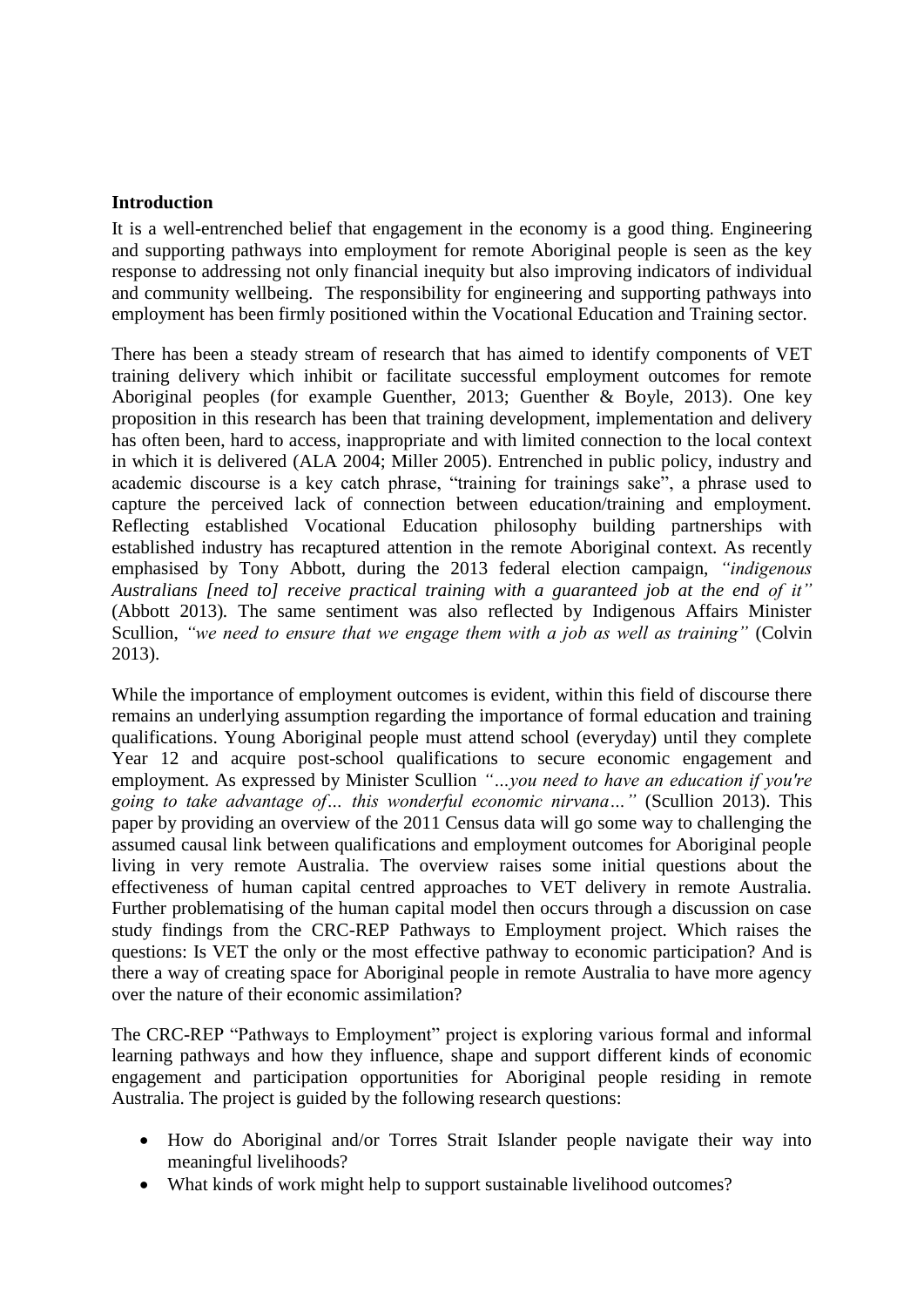What kinds of learning could support meaningful livelihood agendas, aspirations and pathways?

The methodology used to explore these questions rests with the identification of key stakeholders within the very remote Aboriginal education and employment space and the codevelopment of case study foci with direct relevance to stakeholder agendas. Using a qualitative and mix-methods approach data for the project is collected through, participant observation, semi-structured interviews and surveys which are conducted by both the principal researcher and through the employment of Ninti One Aboriginal Community Researchers (see http://www.nintione.com.au/about-us-0/our-people/aboriginal-communityresearchers).

This paper will draw from the findings of one of the Pathways project case studies which is focused on microenterprise learning and development in remote Australia. The key stakeholders in this project are a small social enterprise, Enterprise Learning Projects, who specialise in the facilitation of microenterprise development projects specifically in the very remote Aboriginal context and the remote Aboriginal contributors in the projects. The findings of this case study provide a different lens for thinking about what kinds of learning facilitate employment and economic participation outcomes. The paper will move the discussion beyond the human capital model with its propensity to view capital in terms of length of formal education and level of qualification and emphasise the relevance of social and identity capital in the creation of pathways to economic participation for Aboriginal people in remote Australia.

# **VET and the delivery of human capital**

The development of human capital is the philosophical underpinning of Vocational Education and Training (Mitchell et al. 2007). Human capital in this space is usually understood as skills and knowledge which contribute to an individual's capacity to generate income and increase labour market productivity (Becker 1993), ultimately for economic growth (Keeley 2007). Delivering content on and assessing human capital or labour market competencies in individuals is the core business of nationally accredited Vocational Education and Training providers. This philosophical and practical stance is framed by a certain way of valuing and conceptualising people. Individuals are valued as productive workers and their identity is defined as that of a worker. This is not surprising for work, understood as paid employment, is what distinguishes industrial societies from other forms of society (Beder 2000). For members of such societies, work socialises people and shapes political, educational and social institutions. Employment has *"*come to be seen as natural, desirable, morally right and inevitable" (Beder 2000, pg. 263). This centrality of work also endows employment with important psychological functions; it has become a source of pride, fulfilment and social identity formation (Furnham 1984). Consequently being a worker is the identity given most legitimacy in contemporary capitalist societies and their educational institutions.

With the VET system firmly positioned and shaped by this work-centred way of being, knowing and valuing the fact that employment and its attached values are essentially cultural constructs developed within a particular historical, social and environmental context is often evaded. While this evasion is less problematic in a context where work-centeredness and the importance of work identity is reflected in the majority of individuals and institutions, such as in mainstream Australian society, when skirted in a context with a significant different history, environment and culture the building of human capital or the assessment of labour market competencies may not produce the same employment outcomes.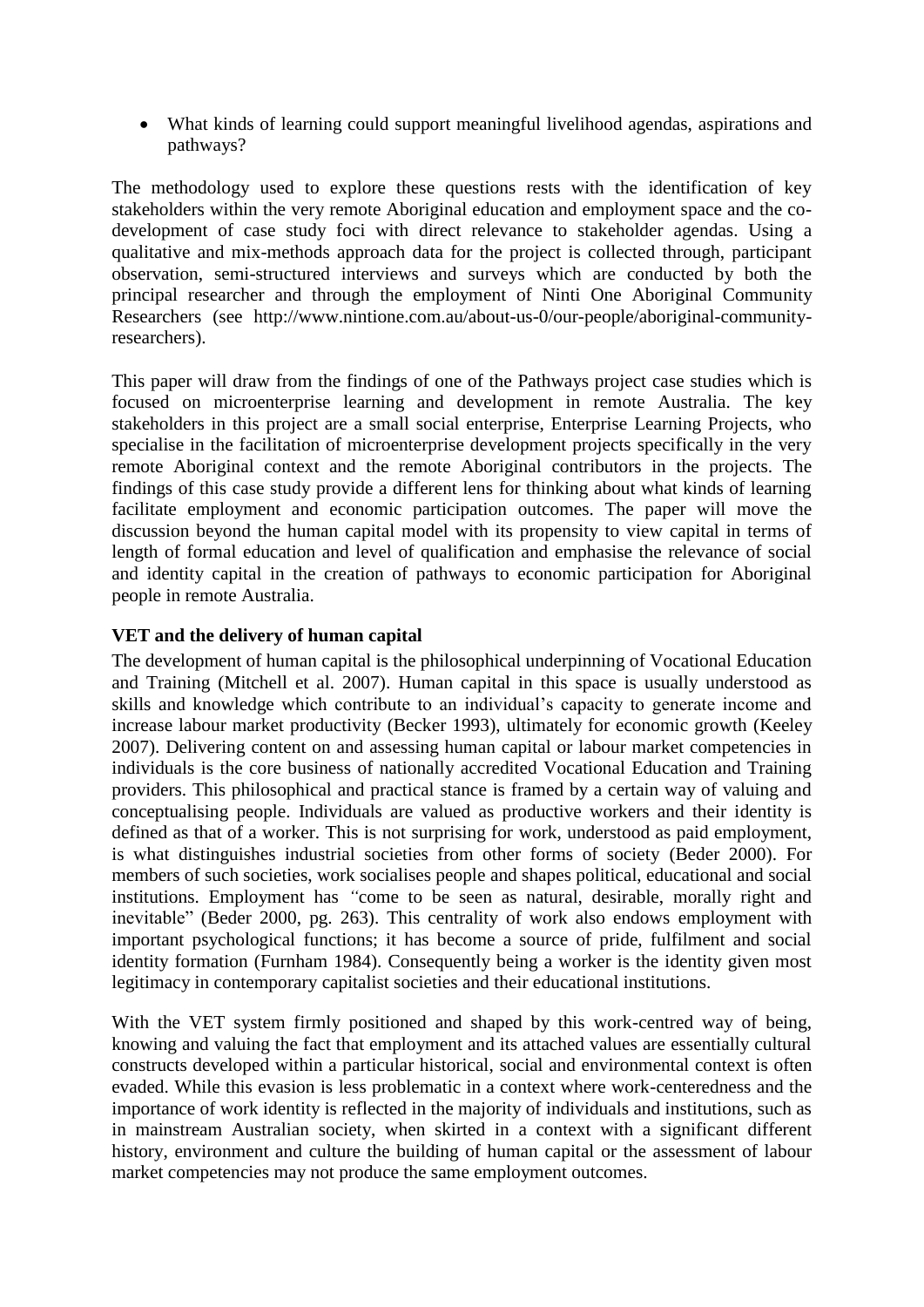The meaning and purpose of work for remote Aboriginal people may not reflect the values of mainstream culture taken as 'normal' and represented in terms of 'work ethic', institutionalised education and training, the importance of material wealth, democratic authority structures and individualism (Guenther et al. 2011). Different ways of being, knowing and valuing the board sphere of human labour have been emphasised in a significant body of ethnographic research undertaken in diverse parts of remote Aboriginal Australia (see Taylor 1984; Trigger 1992; Rowse 1998; Austin-Broos 2006; McRae-Williams 2008; Gibson 2010) One such study highlighted that the benefits of some forms of employment can be outweighed by significant costs to social inclusion, identity, personal safety and wellbeing (McRae-Williams 2011). Assuming that in delivering education and training in remote Aboriginal Australia you are engaging with participants who place paid employment, its status and profits at the centre of their identity, who view formal education and training as a viable and time-tested pathway to economic participation, who have lose bonds with others, value self-reliance and put their own interests first is to start from a very shaky position. Just as the drivers for engagement or non-engagement in employment are many and varied so too are the reasons for why people engage or not in learning. Learners come with a range of experiences and identities that influence their engagement in learning. Identity, which includes 'self concept', is both a precursor to and a product of learning (Smith and Kling 2011). This in turn can lead to increased agency (Biesta and Tedder 2006), though that is not guaranteed (Field 2011). Guenther (2006) in a study of VET in northern Australian communities found that identity formation was of far greater value to learners than employment related outcomes.

As with employment the decision to engage in learning, particularly formal education may have costs as well as benefits for Aboriginal people in remote Australia. While learning is usually assumed to build identity capital and associated agency this does not always have to be the case. Decisions to engage in formal learning are built on previous experience; if someone has had a negative experience this can influence levels of self-esteem (see Field, 2011). The extent to which learning 'translates' into agency depends on a range of factors and also on the particular conditions of the people's field of action (Biesta & Tedder 2008 cited in Field, 2011 pg. 239).

It can also not be overlooked that formal education has an inherent assimilative or 'normalising' intent (see Arbon 2008). The preferred outcome is the transformation of identities, of ways of being, doing and knowing. In the remote Aboriginal context it could be proposed that this intent is the transformation of identities from local relational (family/community) orientations to global market driven, work-centred individualistic orientations. If this is the goal of formal education, the key question becomes, does a Certificate I in Work Preparation or a Certificate III really cut it? What knowledge and skills are required for such identity transformation? Coming at a price and possibly at the "expense of a strong sense of ethnic identity, ingroup membership with co-ethnic peers, and lost learning opportunities" (Lee and Anderson 2006: 182), what kinds of supports would be needed for individuals to travel this particular pathway to economic assimilation?

The following overview of Census data provides some insight into remote Aboriginal peoples choices regarding engagement in formal education and employment, challenging the presumed link between qualifications and employment outcomes in remote Australia.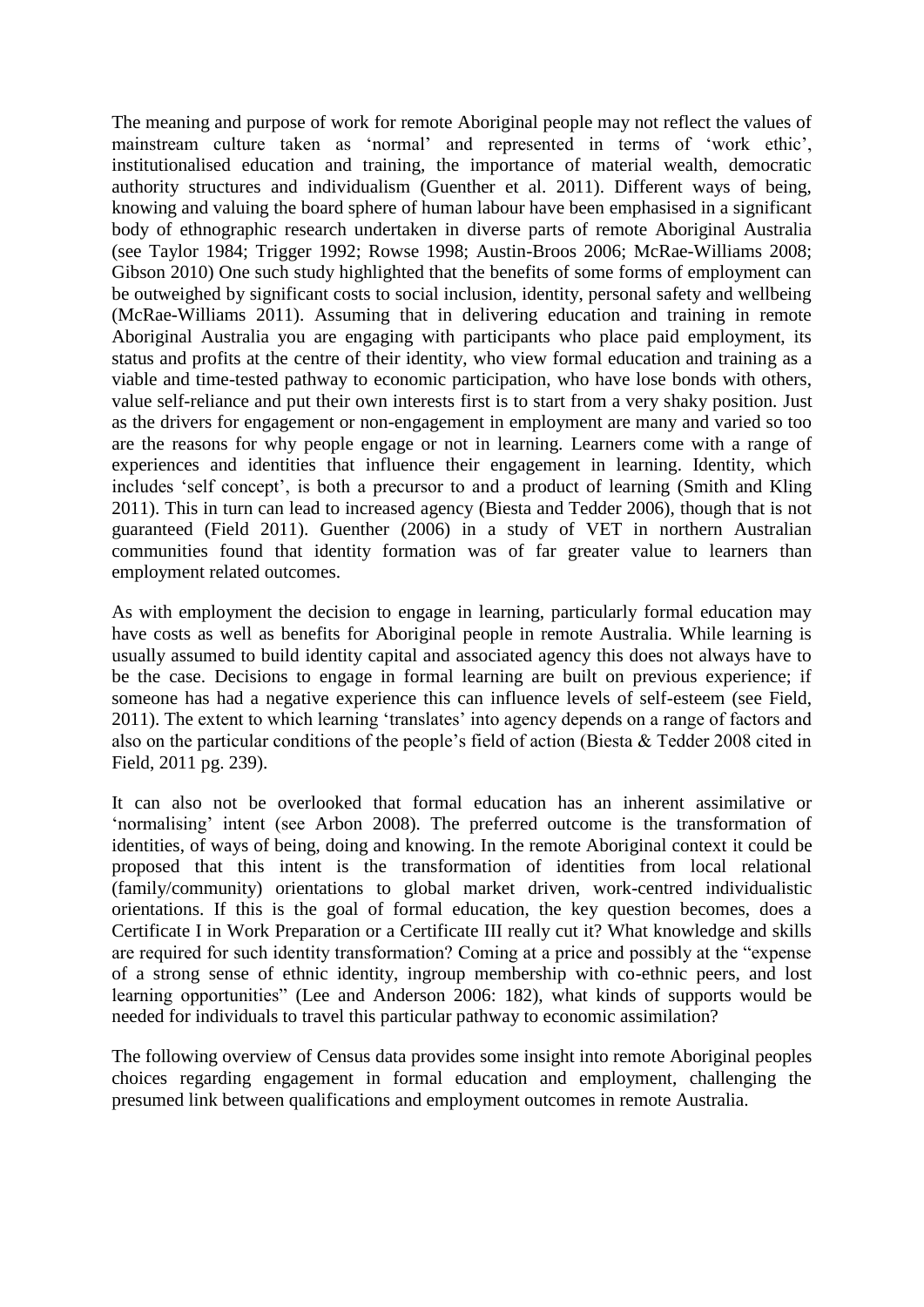#### **Overview of Census data**

Certificate III is increasingly seen as the minimum standard for economic engagement (Council of Australian Governments 2012) and according to some, the trend of increasing qualification levels means that in practical terms those without a post-school qualification will have great difficulty finding a place in the workforce (Buchanan et al. 2010)—a Certificate III is 'considered an entry-level qualification for many industries' (Australian Workforce and Productivity Agency 2013: 43).

Analysis presented by Guenther and McRae-Williams (2014) shows that a number of industry groups would appear to demand little in the way of qualifications. For all employees in very remote Australia, 43.7 per cent had not completed a certificate or higher qualification. For non-Indigenous employees, the figure is 39.6 per cent and for Aboriginal and Torres Strait Islander workers it is 62.8 per cent—46505 jobs required no certificate qualification. What stands out in that analysis is that while non-Indigenous employees are spread fairly evenly across 19 ABS industry classifications, Aboriginal and Torres Strait Islander employees who speak an Indigenous language are concentrated in five main sectors: ('Public Administration and Safety', 'Education and Training', 'Health Care and Social Assistance', 'Arts and Recreation Services' and 'Other Services'.

[Table 1](#page-5-0) shows that in the industries of employment (preferred most by Aboriginal and Torres Strait Islander people who speak an Indigenous language) the average demand for Certificate IIIs and IVs is 17 per cent of the workforce. At first glance this may point to a reason for the lack of qualifications as a barrier to employment. However, applying the same logic would suggest that employment in 'Agriculture, Forestry and Fishing', 'Financial and Insurance Services', 'Retail Trade' and 'Professional, Scientific and Technical Services', all of which have similar levels of Certificate III/IV requirements, would also be strong among Aboriginal and Torres Strait Islander people. But this is not the case. The avoidance of jobs in industries where there are large proportions of the workforce with no or low level certification requirements flies in the face of conventional logic that says the key to economic participation is a Certificate III or IV.

The table also highlights the notable difference of the industry of employment and qualification profiles between Very Remote Australia and Australia as a whole. The demand for higher level qualifications is considerably lower in Very Remote Australia. Almost every industry in Very Remote Australia has a higher proportion of employees holding qualifications up to Certificate II. The exceptions are Manufacturing and 'Accommodation and Food Services'.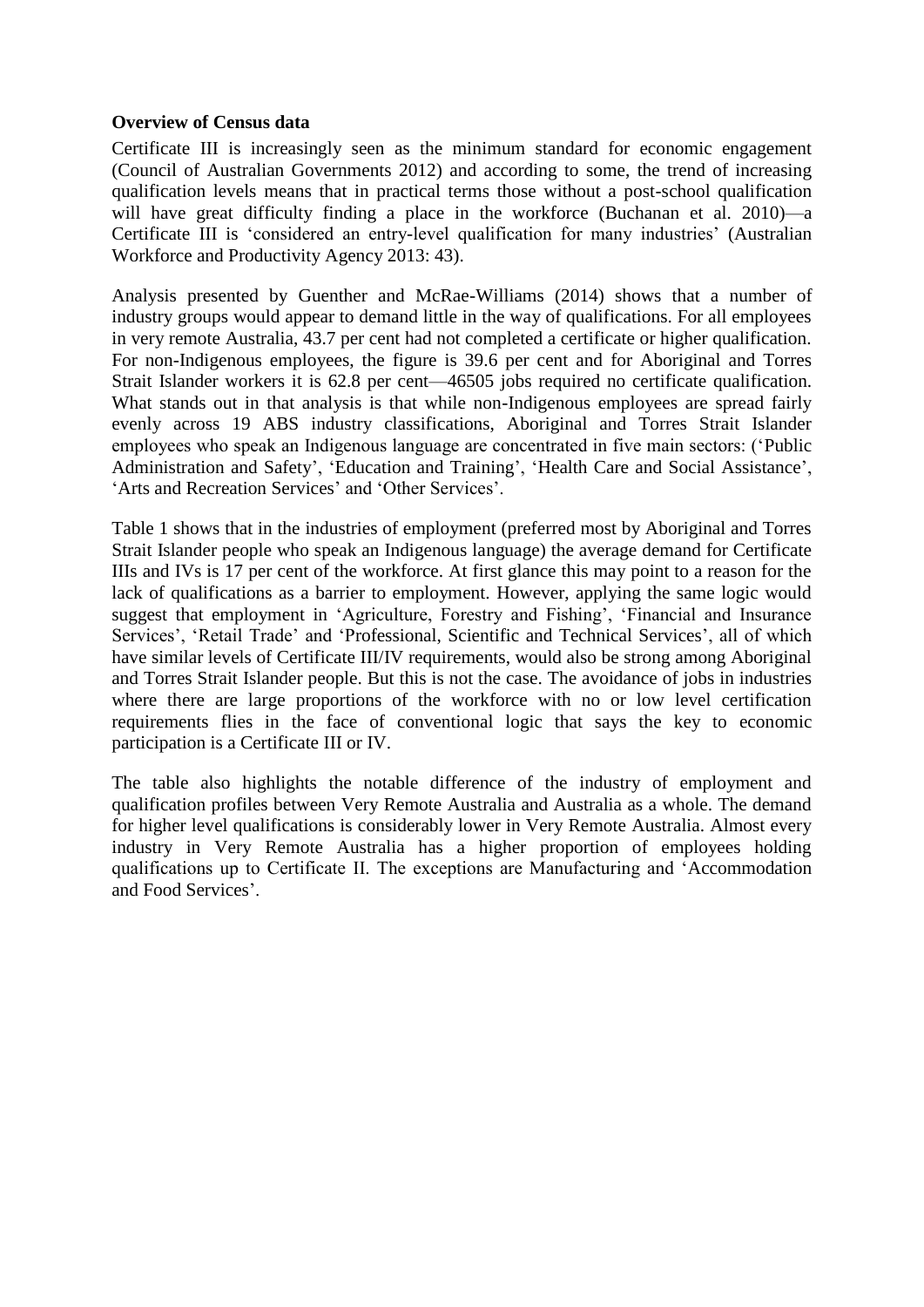|                                                                   | and<br>Agriculture, Forestry<br>Fishing | Mining | Manufacturing | Water and<br>Gas,<br>Services<br>Electricity<br>Waste | Construction | Trade<br>Wholesale | Retail Trade | and Food<br>Accommodation<br>Services | រ<br>ន<br>Postal<br>Warehousing<br>Transport | Media and<br>Telecommunications<br>Information | and Insurance<br>Financial<br>Services | Real<br>and<br>a<br>Services<br>Hiring<br>Rental,<br>Estate | and<br>cientific<br>vices<br>Ω<br>$\overline{\rm s}$<br>Professional,<br>cal<br>Technic | Support<br>and<br>Administrative<br>Services | and<br>Administration<br>Public<br>Safety | Training<br>and<br>Education | and Social<br>Health Care<br>Assistance | Services<br>and Recreation<br>Arts | Services<br>Other |
|-------------------------------------------------------------------|-----------------------------------------|--------|---------------|-------------------------------------------------------|--------------|--------------------|--------------|---------------------------------------|----------------------------------------------|------------------------------------------------|----------------------------------------|-------------------------------------------------------------|-----------------------------------------------------------------------------------------|----------------------------------------------|-------------------------------------------|------------------------------|-----------------------------------------|------------------------------------|-------------------|
| All Very Remote '000<br>employees*                                | 11.0                                    | 22.5   | 4.1           | 0.8                                                   | 10.4         | 1.3                | 4.8          | 6.3                                   | 3.8                                          | 0.4                                            | 0.5                                    | 0.6                                                         | 2.7                                                                                     | 2.8                                          | 10.1                                      | 7.5                          | 7.6                                     | 1.1                                | 4.9               |
| Indigenous employees<br>$.000*$                                   | 0.7                                     | 1.5    | 0.2           | 0.1                                                   | 0.9          | 0.1                | 0.7          | 0.4                                   | 0.3                                          | 0.0                                            | 0.1                                    | 0.0                                                         | 0.2                                                                                     | 0.7                                          | 4.2                                       | 2.1                          | 2.3                                     | 0.6                                | 2.5               |
| Indigenous employees,<br>speaking an Indigenous<br>language '000* | 0.2                                     | 0.2    | 0.0           | 0.0                                                   | 0.3          | 0.0                | 0.5          | 0.1                                   | 0.1                                          | 0.0                                            | 0.0                                    | 0.0                                                         | 0.1                                                                                     | 0.3                                          | 2.6                                       | 1.2                          | <u>1.1</u>                              | 0.5                                | 1.7               |
| Per cent of workforce*                                            |                                         |        |               |                                                       |              |                    |              |                                       |                                              |                                                |                                        |                                                             |                                                                                         |                                              |                                           |                              |                                         |                                    |                   |
| Up to Cert II, nfd                                                | 70.5                                    | 43.9   | 42.3          | 38.2                                                  | 43.7         | 54.2               | 72.9         | 58.9                                  | 62.7                                         | 45.6                                           | 58.1                                   | 53.3                                                        | 28.3                                                                                    | 60.0                                         | 56.8                                      | 35.1                         | 44.1                                    | 66.0                               | 58.8              |
| Cert III and IV                                                   | 15.9                                    | 37.0   | 40.4          | 47.3                                                  | 45.3         | 32.0               | 16.8         | 24.2                                  | 23.3                                         | 28.7                                           | 14.8                                   | 32.1                                                        | 17.4                                                                                    | 25.5                                         | 18.0                                      | 9.2                          | 14.4                                    | 12.7                               | 30.9              |
| Diploma+                                                          | 13.6                                    | 19.1   | 17.3          | 14.5                                                  | 11.0         | 13.8               | 10.2         | 16.9                                  | 14.0                                         | 25.7                                           | 27.1                                   | 14.6                                                        | 54.3                                                                                    | 14.4                                         | 25.2                                      | 55.7                         | 41.4                                    | 21.4                               | 10.3              |
| Australia '000<br>employees*                                      | 250                                     | 177    | 903           | 116                                                   | 829          | 404                | 1057         | 650                                   | 479                                          | 178                                            | 388                                    | 159                                                         | 730                                                                                     | 323                                          | 690                                       | 804                          | 1168                                    | 152                                | 378               |
| Per cent of workforce                                             |                                         |        |               |                                                       |              |                    |              |                                       |                                              |                                                |                                        |                                                             |                                                                                         |                                              |                                           |                              |                                         |                                    |                   |
| Up to Cert II, nfd                                                | 66.3                                    | 38.8   | 50.2          | 35.6                                                  | 41.0         | 53.7               | 67.5         | 66.3                                  | 59.1                                         | 38.4                                           | 37.4                                   | 48.6                                                        | 25.5                                                                                    | 54.1                                         | 35.3                                      | 20.5                         | 31.1                                    | 49.7                               | 35.8              |
| Cert III and IV                                                   | 16.6                                    | 33.4   | 28.6          | 30.1                                                  | 45.5         | 18.2               | 14.0         | 14.9                                  | 20.4                                         | 12.9                                           | 8.5                                    | 18.4                                                        | 8.2                                                                                     | 16.8                                         | 16.0                                      | 8.3                          | 15.0                                    | 15.4                               | 42.3              |
| Diploma+                                                          | 17.1                                    | 27.8   | 21.2          | 34.3                                                  | 13.6         | 28.0               | 18.5         | 18.7                                  | 20.4                                         | 48.7                                           | 54.1                                   | 33.0                                                        | 66.3                                                                                    | 29.2                                         | 48.7                                      | 71.2                         | 53.8                                    | 35.0                               | 21.9              |

**Table 1. Qualification profile of Very Remote Australia, compared with Australia, 2011**

<span id="page-5-0"></span>\* Shaded cells are five industries of greatest employment \*\* Totals may not be 100.0 because of rounding

Source: (ABS 2012)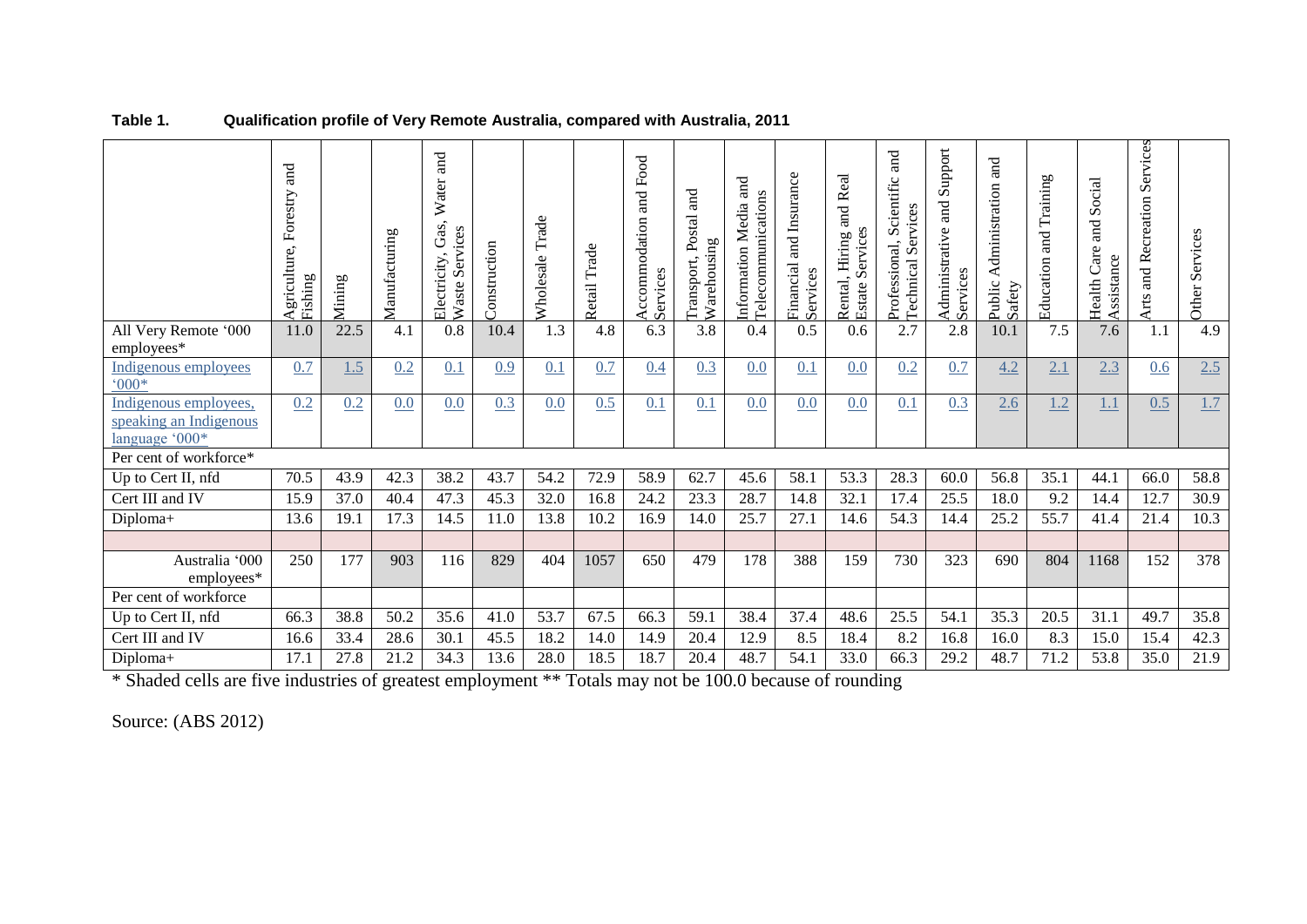[Table 2](#page-6-0) shows perhaps more clearly how the demand or uptake of certificates is spread across three segments of the workforce. What it shows is that there are clear differences in the three qualification profiles such that those Aboriginal and Torres Strait Islander workers who speak an Indigenous language are the least likely to hold Certificate III/IV qualifications and most likely to hold Certificate I/II/nfd qualifications or to have no qualifications (which are included in the Not Applicable category). The reverse is true for non-Indigenous workers. Meanwhile, Aboriginal and Torres Strait Islander workers who speak English fit somewhere in the middle.

<span id="page-6-0"></span>

| Table 2.                | Qualification profiles for full time and part time employed* groups in Very |
|-------------------------|-----------------------------------------------------------------------------|
| <b>Remote Australia</b> |                                                                             |

|                                                       | Indigenous**  | Indigenous**     | Non-          |
|-------------------------------------------------------|---------------|------------------|---------------|
|                                                       | language      | English speakers | Indigenous*** |
|                                                       | speakers aged | aged $15+$       | aged $15+$    |
|                                                       | $15+$         |                  |               |
| Diploma and up                                        | 5.5%          | 8.7%             | 24.9%         |
| Certificate III & IV Level                            | 12.7%         | 19.0%            | 28.8%         |
| Certificate I & II Level, nfd                         | 12.4%         | 9.8%             | 3.7%          |
| Level of education inadequately described, not stated | $6.5\%$       | 6.8%             | 3.5%          |
| Not applicable****                                    | 66.3%         | 59.7%            | 39.7%         |
| Total employed part time or full time                 | 8368          | 7229             | 77119         |

Source: (ABS 2012) \* excluding those who are employed and away from work, \*\* includes Aboriginal and/or Torres Strait Islanders, \*\*\* excludes those whose Indigenous status is 'not stated', \*\*\*\* Not Applicable includes: Persons who have a qualification that is out of scope of this classification, and Persons with no qualification, and Persons still studying for a first qualification

Conventional wisdom would suggest that these data are further evidence of the disadvantage or gap (deficit) experienced by Aboriginal and Torres Strait Islander people. This thinking would assume that there is a causal link between qualification attainment and employment, given that a greater proportion of non-Indigenous people are employed and also have higher level qualifications. But as discussed in relation to the data [Table 1,](#page-5-0) this wisdom does not follow. An alternative interpretation of the data in the two tables could be that culture or perhaps some other factor, is the driver for engagement in particular kinds of employment and for attainment of certain levels of qualifications. Rather than simply the lack of formal qualification, the data points to Aboriginal people expressing agency and choice in regards to what they want to learn and how they desire to participate in the economy.

# **Case study: Enterprise Learning Projects**

One of the "Pathways to Employment" project case studies is exploring microenterprise development as a pathway to economic participation for very remote Australia. Through a qualitative mixed methods approach this case study critically analysed activities of the key project stakeholder, Enterprise Learning Projects (ELP), a small social enterprise. ELP facilitates spaces of non-accredited learning that focus on the building of economic agency and intelligence through hands-on and grass-root micro-enterprise experiences. Not shaped by the privileging of a certain labour market/economic view of human capital, the ELP approach acknowledges that capabilities that support economic participation are not just the knowledge and skills identified and assessed as labour market competencies, but also the mobilising of social and identity capital assets. It is increasingly identified in the VET research space that our understandings of human capital, must be augmented by other forms of capital for personal, social and economic wellbeing to be fully supported and appreciated (Sculler et.al. 2004), ELP's approach is one strong example of how this can occur in the remote Aboriginal Australian environment.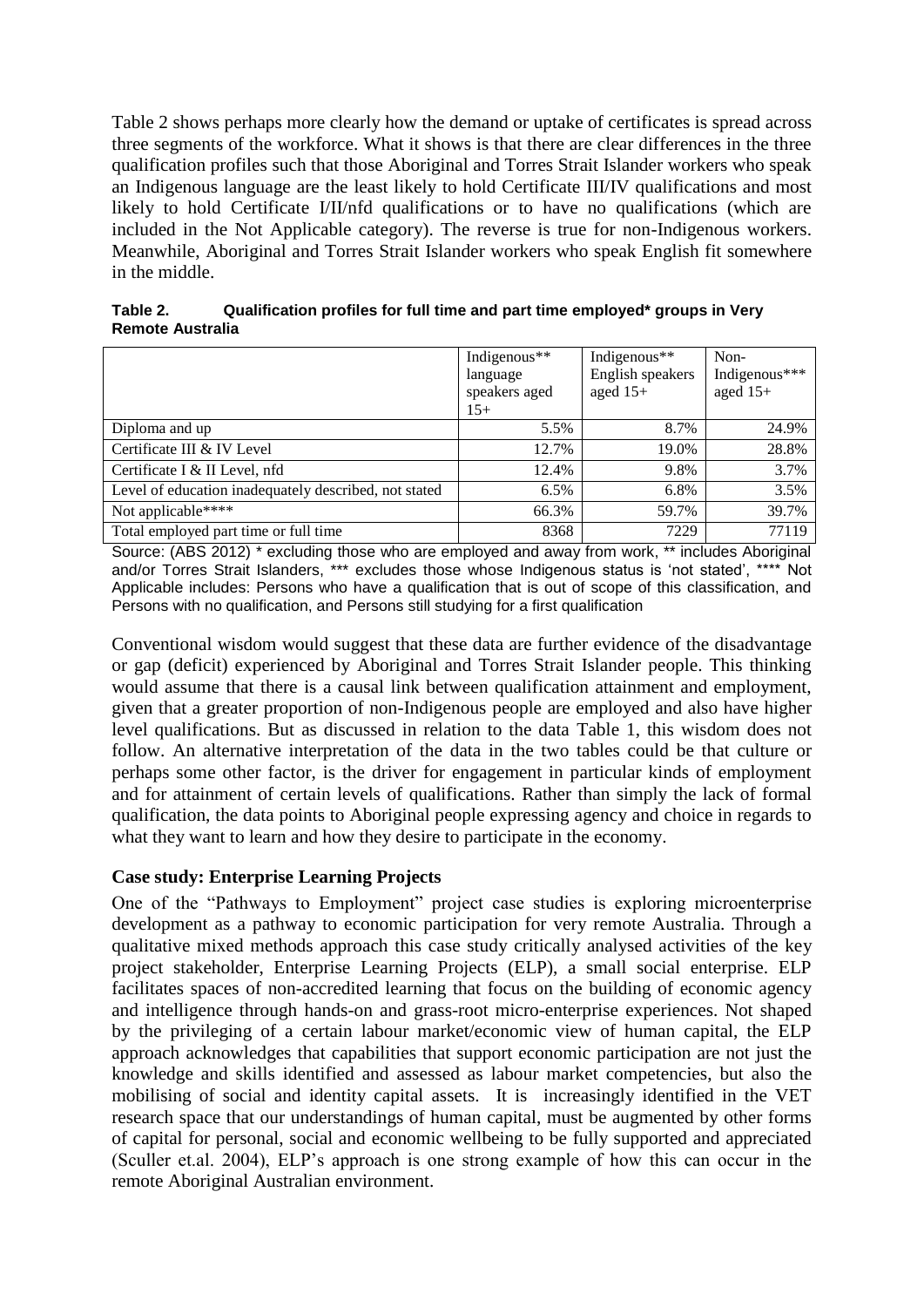In contrast to the current VET context, focused as it is, on the acquisition of specific content outcomes associated predominantly with labour market competencies measured by qualification, ELP by operating outside this space has greater flexibility for recognising the importance of other forms of capital and their relevance to successful enterprise development, economic assimilation and social inclusion. This is not to suggest that the VET space excludes the building of social and identity capital and it is firmly acknowledged by the authors that many trainers do find ways to adapt curricula, delivery models and assessment in ways that accommodate the ways of being, knowing and valuing of remote Aboriginal learners. However, VET as a process of formalised instruction and delivery that works under State-directed mandates, national quality frameworks and associated training packages makes these adaptations difficult with little incentive for creative approaches to be enacted. ELP is not restrained by these mandates and packages and therefore is well placed to be innovative and creative in how they approach their economic development agenda.

In the international arena microenterprise development has increasingly been promoted as an effective strategy for poverty alleviation (Midgley 2008; Luke and Chu 2013). With this recognition the Australian Federal Government in their Indigenous Economic Development Strategy, promised \$14 million for 2011-12 and \$14.4 million for 2012-13 for microfinance programs such as low-interest and no-interest loans and matched savings. Indigenous Business Australia (IBA), a joint leader of the Indigenous Economic Development Strategy, through their IBA Enterprises initiative aims to build capacity and aspiration for enterprise through supporting eligible Indigenous people to establish, acquire and grow small to medium businesses, through business loans, planning, business-related skills development and mentoring [\(http://www.iba.gov.au/business-ownership/\)](http://www.iba.gov.au/business-ownership/). There are also a number of other finance lenders operating in this space (see for example The National Bank of Australia Microfinance program (www. nab.com.au) and Many Rivers Microfinance Limited [\(http://www.manyrivers.org.au/\)](http://www.manyrivers.org.au/). Operating as private financial funds and banks their key concern lies in return on investment and the commercial viability of businesses. As a consequence these programs are primarily designed to be accessed by individuals who already hold a level of knowledge and skill required for operating a business. In fact before funding can be accessed many require evidence of both viability, in the form of comprehensive feasibility and business plans and business competency in the form of successful completion of the VET accredited qualifications, Certificate III in Micro-Business Operations or Certificate IV in Small Business and Management.

This particular approach to enterprise pathway engineering fails to acknowledge or accommodate many remote Aboriginal peoples' historical experiences, economic and labour market exposure and formal educational outcomes, including competency levels in English literacy and numeracy. In fact a key criticism of traditional approaches within the global micro-enterprise development sector identified by Luke and Chu (2013) is the delivery of standardised training not relevant to local markets and contexts. While alternative approaches which focus on tailored support, are based on an assessment of individual needs, and local markets and contexts have been promoted in the literature, evidence of these approaches in practice remain scant (Luke & Chu, 2013). ELP provides an example of such an alternative approach to enterprise development with a focus on supporting remote Aboriginal people who want to explore, develop and grow their business ideas. ELP use the following seven principles to guide their work:

- Ideas and aspirations of local people inform the project design
- Community members make and own decisions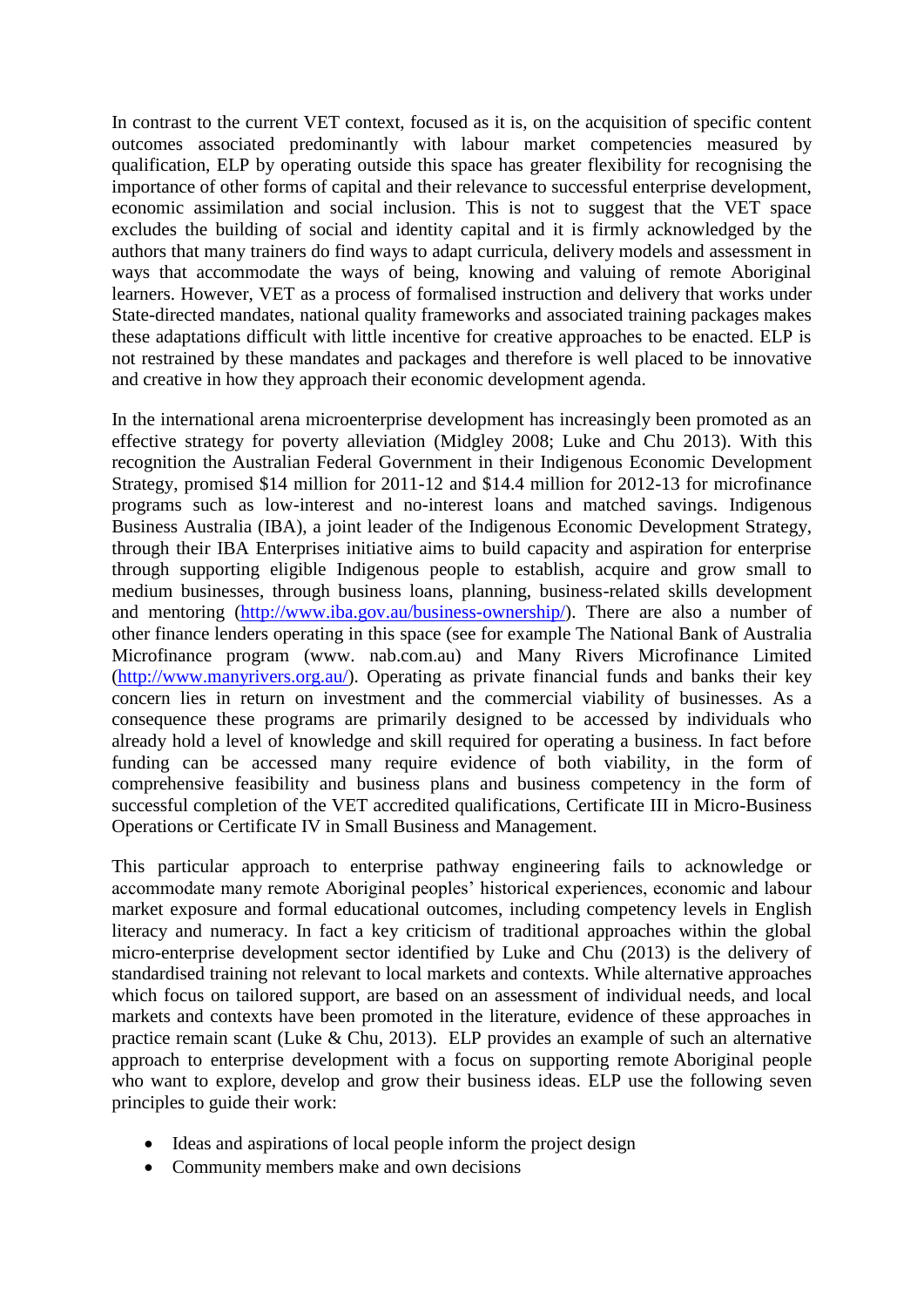- Start small and grow
- Built on assets
- People learn as they go
- Low start-up costs
- Rapid prototyping for practical and early learning

The ELP approach which begins with facilitating a space for the exploration and development of individual and community ideas reflects research findings which identify that the discovery and the unlocking of the potentiality of the Indigenous 'sense of self' is the foundational building block of Indigenous entrepreneurial success (Foley, 2000).

The key to the ELP approach to enterprise development and economic engagement can be best described as a facilitation model as opposed to a delivery model. While partnerships provide ELP with access to credit in order to provide loans, ELP moves beyond standard business training and employs a participatory and 'hands on approach' to learning with the goal of building economic agency (not labour market competency) and in the long term a culture of enterprise in remote locations. In contrast to a trainer or educator who cannot easily avoid being preoccupied with the delivery of course material and the priority of assessing pre-defined competencies this model involves a slowly evolving and non-forced discussion with people, where relationships are built and individuals and groups can comfortably communicate their interests, explore the things they like doing, and through this begin to consider the money making opportunities that could exist.

This experience was observed during the research to be something new for Aboriginal people engaged in one ELP project operating in remote northern Queensland. It was clear that they were familiar with and were in many ways expecting a delivery rather than facilitation model of engagement from the ELP member. The lack of a formal agenda and the focus on their own interests and ideas was both embraced but evidently slightly perplexing. The ELP model is about the implementation of an approach where the,

…facilitator should not behave as an expert to whom the participants in the project look up to for advice. His or her role is to ask action-orientated questions, encourage the group to explore options and support them to explore all aspects of the project (ELP Facilitator Induction Manual).

The facilitator in this context identified that she had consciously worked on the skill of patiently listening and questioning and avoiding suggesting answers. As the project progressed the confidence of individuals to suggest ideas and make decisions was developed. As another facilitator also expressed in terms of her own experiences with projects in the remote desert region,

It's about questioning – like not assuming that we have that knowing or that people know or don't know something but continuing to question and ask...., so it's not about coming in with a top down – we've got this great business idea for you. It's like what do you want to do, how do you want to do it, what are your ideas and drawing those out slowly over time… (Fieldwork Transcript 2, 2013).

Foley (2012) has argued that if entrepreneurial training is viewed from a pedagogical approach that operates on the principle of capacity building which seeks to enhance selfesteem and reinforce cultural identity it can generate economic intelligence. The ELP model where microenterprise is viewed as "*…not a lesser form of economic development but a basic building block* (Egan and Fisher 2012) and where contributors (as opposed to participants) in the projects can take an idea, see how it works and experience the nature of business in its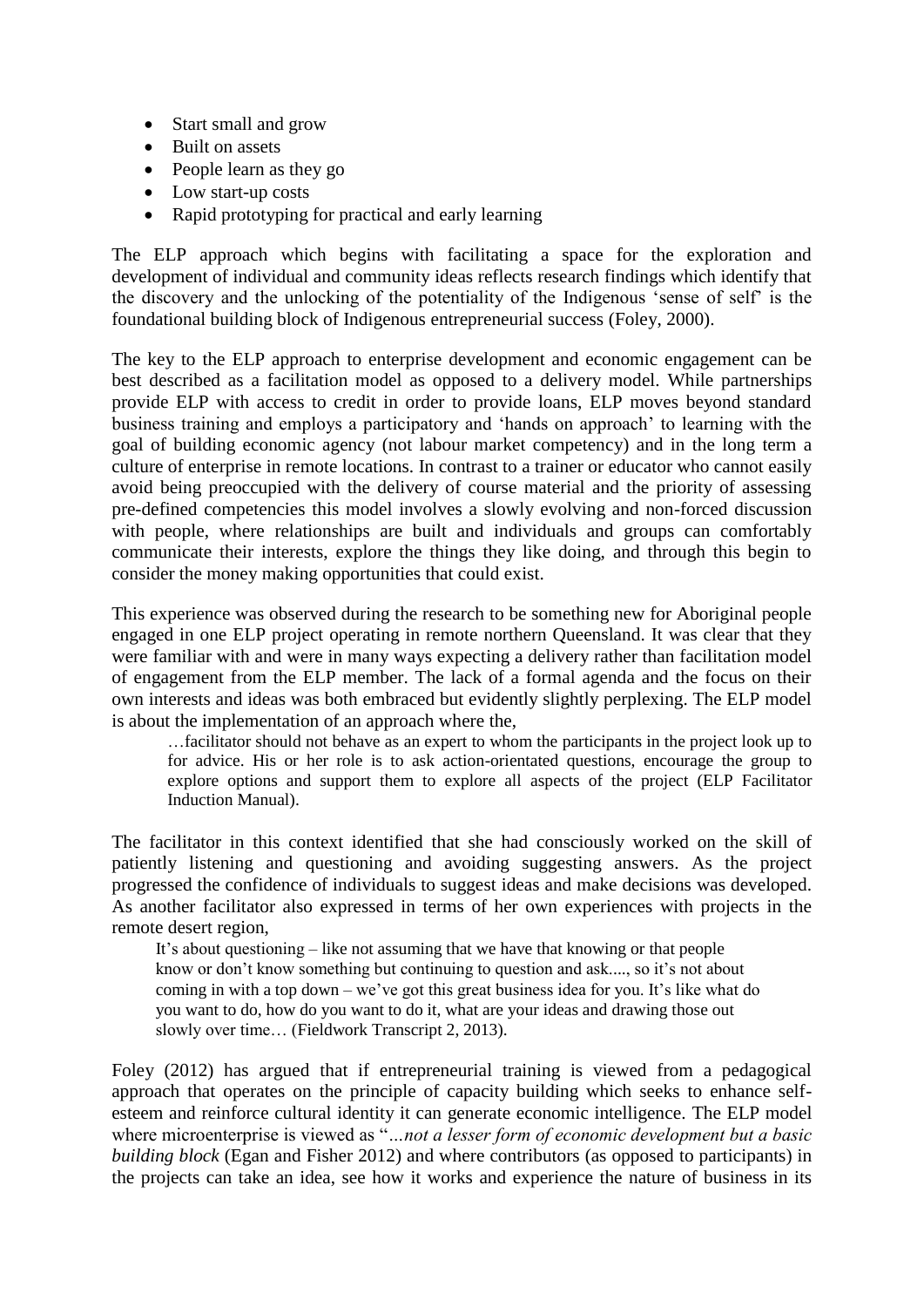simplest form. This effectively operates to build economic intelligence and subsequent local agency in economic participation. When attending an ELP promotional workshop in a Northern Territory regional centre, where Aboriginal individuals were invited to come along and see what ELP was all about it was clear that some of those attending had not envisaged opportunities for business from a "start small and grow" perspective, where minimal start-up costs where emphasised and where they could own the direction and make decisions around products, pricing, and profit. Previous experiences of requirements for feasibility studies, businesses plans, and community ownership structures had created a vacuum where business development and operation was viewed as excessively complex and with conflicting outcomes, including significant cultural, social and personal tensions by many of the workshop participants. The enthusiasm for an economic participation/assimilation experience of personal control through 'grass-roots' enterprise was tangible at this ELP workshop.

ELP's success in facilitating experiential enterprise learning leading to increasing economic participation rests on an organisational acknowledgement that economic participation or financial reward may only be one part of the motivations driving individual and community ideas in the remote Aboriginal context. As the ELP Director commented:

 $\ldots$  it is not a motivation for business necessarily – but rather staving on country, having something for the kids…sharing stories – the enterprise skills or enterprise becomes a vehicle for these things…They have knowledge they have land – people want to share that and business can be a tool for that (ELP Transcript 1, 2013).

Sociologist Berger (1963: 119) suggests that 'the individual locates himself in society within systems of social control, and every one of these contains an identity-generating apparatus'. Identity then, is not just a psychological construct—it has a sociological aspect that should not be ignored in the context of VET delivery. The agentic choices that individuals make are not made solely on the basis of an individualistic human capital driven imperative—they are made within the frame of a range of contextual factors. As identified in the ELP Facilitator manual, learning through enterprise, "is not isolated or separate from community life – it is embedded within community life". In contrast to a 'top-down' human capital approach where VET qualifications are assumed to equate to certain pathways into employment. ELP provides an alternative model where privileging social and identity capital forms the basis of efforts to improve economic agency and participation. The approach,

…makes no assumptions about what is best for [Aboriginal people] and takes a facilitating role in enabling them to strive for their own creative and occupational goals. The project outcomes are not predetermined and the decisions are made and owned by those involved… fixed notions of what remote community work and enterprise looks like should be set aside in favour of greater openness to a diversity of small and enterprising initiatives rather than large industry investments alone (Egan and Fisher 2012, n.p).

ELP fills a space where knowledge of business, the nature of being a worker and the value of employment or economic participation are not assumed, where local contexts and different ways of being knowing and valuing are central to the model. While only a relatively recent (established in 2010) small social enterprise the ELP model has transferability and there is a growing evidence base of the model working in a wide range of different remote and very remote contexts including: Blackstone (Ngaanyatjarra Lands, WA); Yarralin, Minyerri and Barunga (Katherine region, NT); Ulpanyali (Watarrka/Kings Canyon region, NT); Pukatja (Ernabella APY Lands, SA); and Doomadgee (Western QLD). With a plethora of innovative services and creative products being made available to local, regional and more recently through the ELP online shop, global markets, such as: hand-made soaps; textile and clothing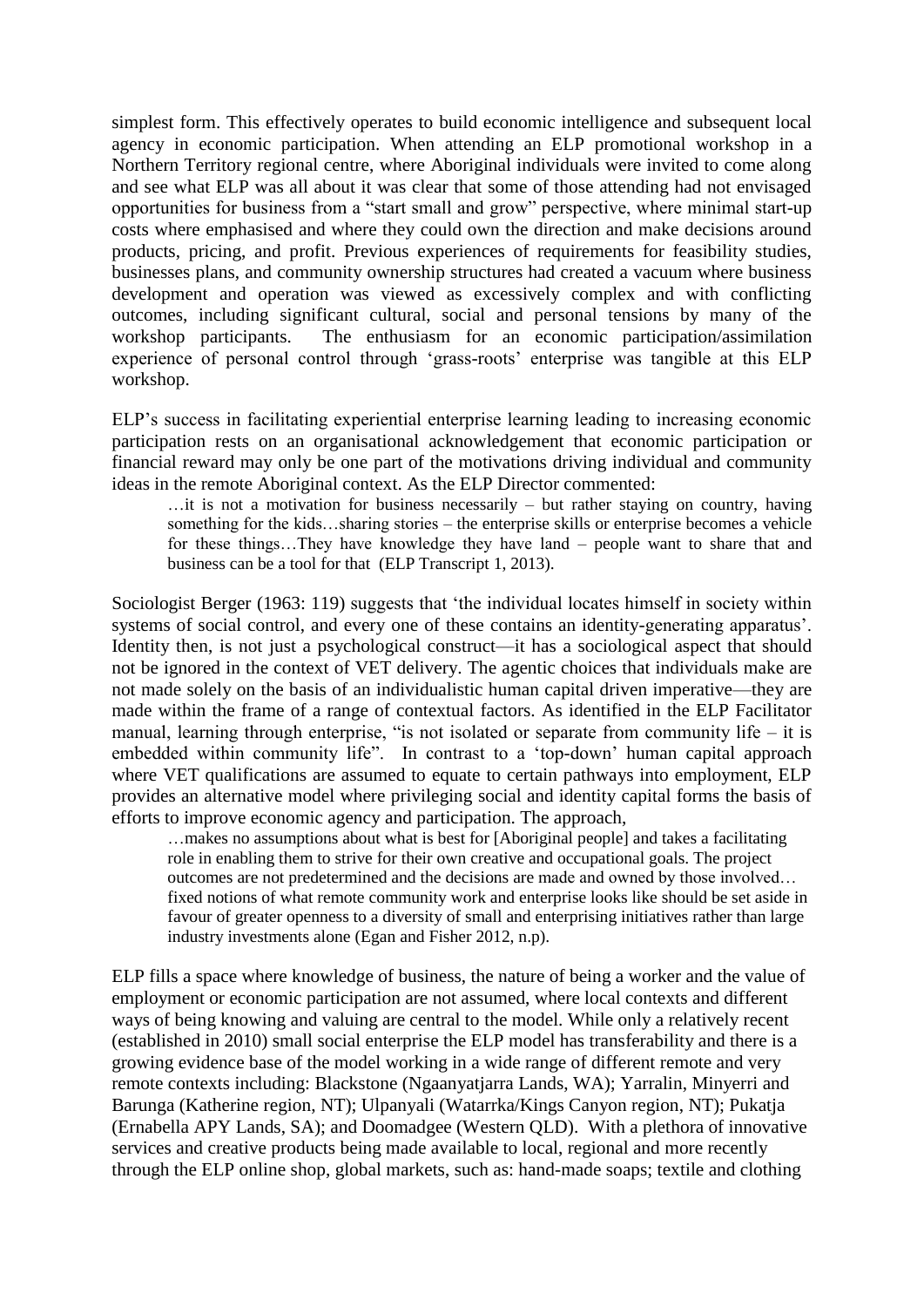products; calendars; prints and designs; op-shops; and healthy take-away enterprises (see [www.elp.org.au\)](http://www.elp.org.au/).

#### **Conclusions**

This paper has attempted to bring together an understanding of the context of very remote Australian economic participation with statistics about employment and qualifications and with a specific focus of a case study about economic participation at the microenterprise level. The analysis of the statistics shows firstly that for Aboriginal and Torres Strait Islander people who speak an Indigenous language, there is something quite different going on in terms of their engagement with economies that exist in remote communities. First, it is evident that the jobs they are taking are not the same as those that other Aboriginal and Torres Strait Islander people who speak English at home are taking and are different again from non-Indigenous people. Further, the qualification levels that these three groups achieve are notably different from each other and are notably different from those from non-remote Australia. At first glance it could be tempting to blame the difference on 'disadvantage'. Our research suggests that this is not the right lens to look at the data through because it assumes a certain philosophical positioning that privileges particular ways of being, knowing and valuing

VET is *delivered* to individuals with an assumption that the increased human capital will produce an economic benefit. Productivity is the goal rather than learning. This almost singular focus of VET means that other important forms of capital are sometimes ignored. The international literature is replete with examples of the wider benefits of learning, including those that include social capital and identity capital. The commonly held view that Certificate IIIs are required to engage in the economy are challenged in this paper. For many people working in very remote Australia, no qualifications are required at all to engage in the economies that exist.

Our presentation of the ELP case studies further challenges the commonly held wisdom about the importance of formal certificate qualifications. It also challenges assumptions about the way that training is delivered. Traditionally VET training depends on delivery of predetermined content by a qualified trainer. The ELP approach turns this approach on its head. While the learning that goes on is unquestionably 'vocational' in nature the trainer is removed from the learning process and replaced with a facilitator who supports—but does not direct—the learning aspirations of participants in the project. Our analysis of this case suggests there may be lessons for VET delivery in very remote Australia from this way of working. Firstly, we suspect that the traditional human capital approaches have little meaning in many remote communities. Secondly, a more balanced focus on building social and identity capital may result in better, more sustainable, better aligned economic participation than those offered through typical processes that try to build competencies and assess success on the basis of completion of units. If this is the case, then a Certificate III is not the ticket for many Aboriginal and Torres Strait Islander people living in very remote Australia.

#### **References**

- Abbott, T. (2013), 17 August 2013. "Tony Abbott Boosting employment for Indigenous Australians." Retrieved November 2013, from http://www.liberal.org.au/latest-news/2013/08/17/tony-abbottboosting-employment-indigenous-australians.
- ABS (2012). *2011 Census - Counting Persons, Place of Enumeration*. Tablebuilder Pro, Australian Bureau of Statistics.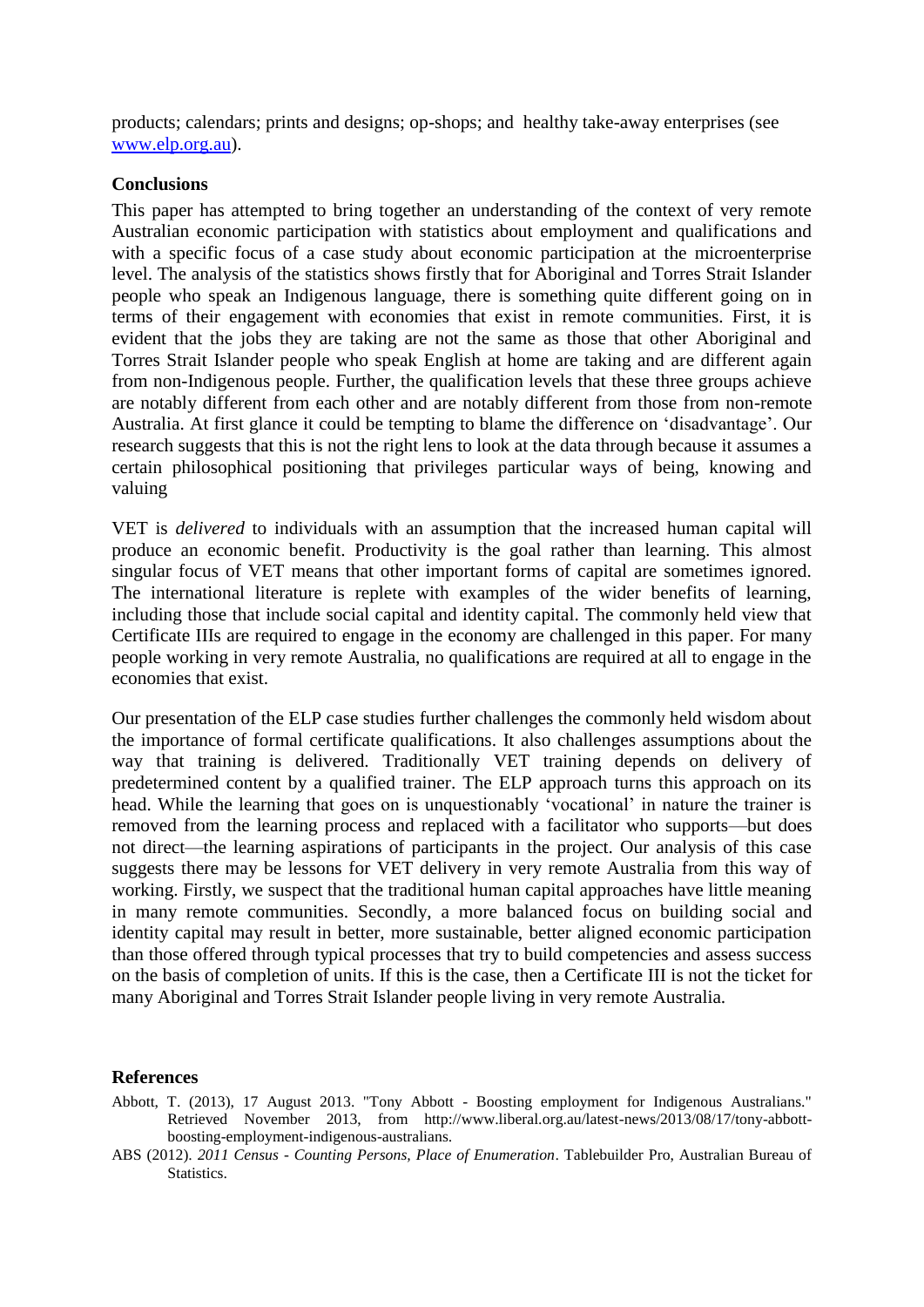- ALA (2004), *Submission to Senate Employment, Workplace Relations and Education References Committee, an inquiry into Indigenous training and employment outcomes*, Adult Learning Australia. Canberra.
- Arbon, V. (2008). *Arlathirnda Ngurkarnda Ityirnda: Being-Knowing-Doing, De-colonising Indigenous Tertiary Education.* , Teneriffe, QLD, Post Press.
- Austin-Broos, D. (2006). "'Working for' and 'working' among western Arrernte in central Australia." *Oceania* **76**(1): 1-15.
- Australian Workforce and Productivity Agency (2013), *Future focus, 2013 National Workforce Development Strategy*, Australian Workforce and Productivity Agency, Retrieved October 2013 from http://www.awpa.gov.au/our-work/national-workforce-development-strategy/2013-workforcedevelopment-strategy/Documents/FutureFocus2013NWDS.pdf.
- Becker, G. (1993). *Human Capital: A Theoretical and Empirical Analysis with Special Reference to Education*, Third Edition, Chicago., University of Chicago Press.
- Berger, P. (1963). *Invitation to sociology: A humanistic perspective*, London, Penguin.
- Biesta, G. and Tedder, M. (2006), *How is an agency possible? Towards an ecological understanding of agencyas-achievement, working paper 5*, Learning Lives Project, TLRP. Exeterhttp://www.tlrp.org/dspace/retrieve/1583/Working\_paper\_5\_Exeter\_Feb\_06.pdf
- Black, S., Balatti, J. and Falk, I. (2006). "Social capital outcomes: the new focus for adult literacy and numeracy courses." *Australian journal of adult learning,* **46**(3): 317-336.
- Buchanan, J., Yu, S., Wheelahan, L., Keating, J. and Marginson, S. (2010), *Impact Analysis of the proposed strengthened Australian Qualifications Framework*, Conducted for the Australian Qualifications Framework Council, Retrieved October 2013 from http://www.aqf.edu.au/wpcontent/uploads/2013/06/AQFC-impact-analysis-final-8Oct10-3.pdf.
- CEDEFOP (2013), *Benefits of vocational education and training in Europe for people, organisations and countries*, European Centre for the Development of Vocational Training. Luxembourg:, Retrieved November 2013 from http://www.cedefop.europa.eu/EN/Files/4121\_en.pdf.
- Colvin, M. (2013). *Indigenous training schemes must have direct connection to work: Scullion*. *PM*, Australian Broadcasting Corporation,Retrieved 7 November 2013 from http://www.abc.net.au/news/2013-11- 07/indigenous-training-schemes-must-have-direct/5077478?section=qld.
- Côté, J. (2005). "Identity capital, social capital and the wider benefits of learning: generating resources facilitative of social cohesion." *London Review of Education* **3**(3): 221 - 237.
- Council of Australian Governments (2012), *National Agreement for Skills and Workforce Development*, Retrieved October 2013 from http://www.federalfinancialrelations.gov.au/content/npa/skills/skillsreform/national\_agreement.pdf.
- Crossen, B., Feild, J., Gallacher, J. and Merrill, B. (2003). "Understanding Participation in Learning for Non-Traditional Adult Learners: learning Careers and the Construction of Learning Identities." *British Journal of Sociological Education* **24**(1): 55-67.
- Egan, L and Fisher, S. (2012). *Microenterprise in Remote Communities: The untapped social and economic dividend.* Enterprise Learning Projects working paper.
- Field, J. (2011). Learning in Working Life: Identity and Workplace Learning. *Vocational Learning*. R. Catts, I. Falk and R. Wallace, Springer Netherlands. **13:** 229-242.
- Foley D,(2000) *Successful Indigenous Australian Entrepreneurs: a Case Study Analysis*, Merino Lithographics, Brisbane, QLD, Australia.
- Gibson, L. (2010). "Making a Life: Getting Ahead, and Getting a Living in Aboriginal New South Wales." *Oceania* **80**: 143-160.
- Guenther, J. (2006), *Vocational Education and Training (VET) as a Tool for Regional Planning and Management: Case Studies from Australian Tropical Savanna Communities*, *Faculty of Education, Health and Science*, Charles Darwin University. Darwin.
- Guenther, J., Castle, K., Raymond, N. and Berschl, K. (2011). *Lessons from an evaluation of 'TraingPlus': an attempt to bridge a cultural divide through a training and employment initiative*. AVETRA 14th Annual Conference: Research in VET: Janus - Reflecting back. projecting forward, Rendezvous Hotel, Melbourne
- Guenther, J. (2013). *Education is the key, but do we need to change the locks?* Paper presented at the NARU Public Seminar Series, Darwin.

http://naru.anu.edu.au/\_\_documents/seminars/2013/guether\_seminar\_paper\_nov2013.pdf

- Guenther, J., & Boyle, A. (2013). *How did our desert grow? With fluoro shirts on planes lined up in rows.* Paper presented at the AVETRA 16th Annual Conference Fremantle – Western Australia.
- Guenther, J. and McRae-Williams, E. (2014). *Does education and training for remote Aboriginal and Torres Strait Islander lead to 'real' jobs? Evidence from the 2011 Census* AVETRA 17th International Confernce, Surfers Paradise